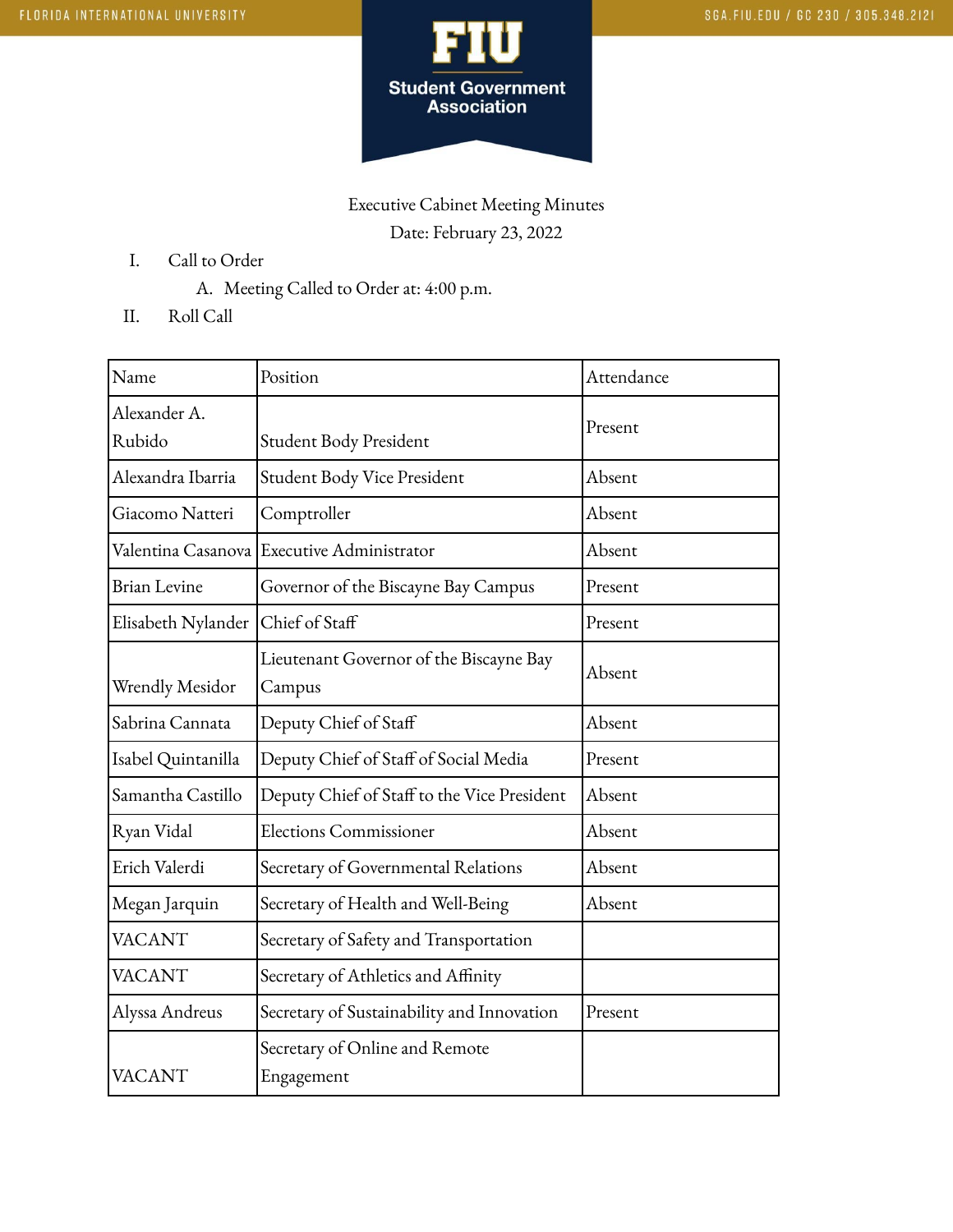| <b>VACANT</b>  | Secretary of Student Affairs                                         |         |
|----------------|----------------------------------------------------------------------|---------|
| VACANT         | Secretary of Veteran Affairs                                         |         |
| Mariam Ramirez | Secretary of Diversity and Inclusion                                 | Present |
| <b>VACANT</b>  | Staff Secretary of Environmental Resilience<br>and Green Initiatives |         |
| VACANT         | Staff Secretary of Social Justice and<br>Advocacy                    |         |
| <b>VACANT</b>  | Staff Secretary of Talent Recruitment and<br>Leadership Development  |         |
| <b>VACANT</b>  | Staff Secretary of Campus Engagement                                 |         |
| VACANT         | Staff Secretary of TBA                                               |         |
| <b>VACANT</b>  | Deputy Comptroller                                                   |         |
| Alexandra Abad | Director of Social Media and Strategic<br>Communications             | Absent  |
| VACANT         | Director of TBA                                                      |         |
| VACANT         | Director of TBA                                                      |         |
| VACANT         | Director of TBA                                                      |         |

## III. Reports

- A. Student Body President
	- 1. Success at FIU day in Tallahassee
	- 2. There will be a BoT meeting in the middle of spring break
- B. Student Body Vice President
- C. Comptroller
- D. Executive Administrator
- E. Governor of the Biscayne Bay Campus
	- 1. Hope people can still come to the networking events held later on in the month
	- 2. Day on the bay is scheduled or april  $1<sup>st</sup>$
- F. Chief of Staff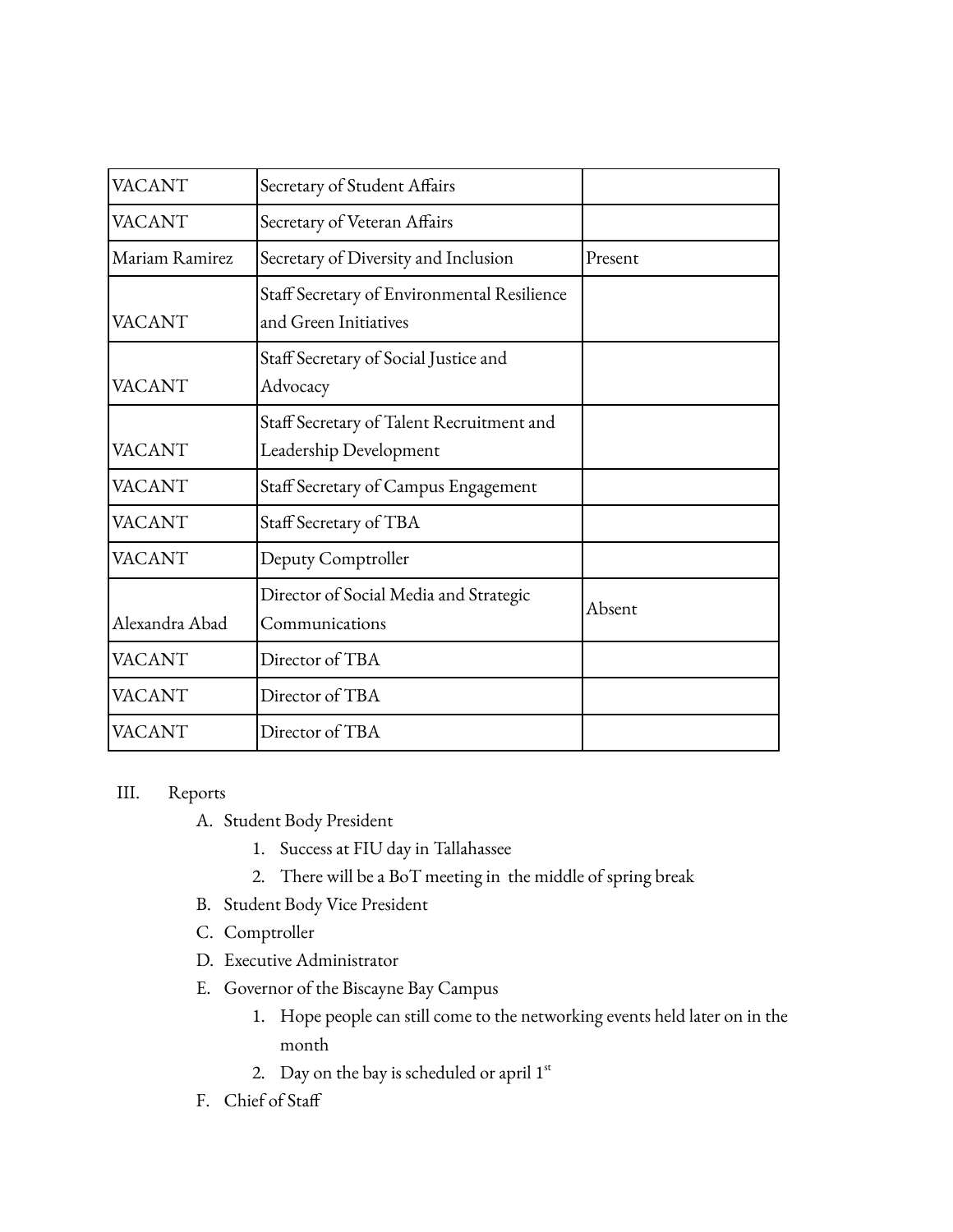- 1. Still planning SGA banquet
- 2. Elections has been pushed back to allow for more days of campaigning
- G. Lieutenant Governor of the Biscayne Bay Campus
	- 1. Vacant
- H. Deputy Chief of Staff
- I. Deputy Chief of Staff of Social Media
	- 1. Filmed david luis for "get to know your senators"
- J. Deputy Chief of Staff to the Vice President
- K. Elections Commissioner
- L. Secretary of Governmental Relations
- M. Secretary of Health and Well-Being
- N. Secretary of Safety and Transportation
	- 1. Vacant
- O. Secretary of Athletics and Affinity
	- 1. Vacant
- P. Secretary of Sustainability and Innovation
- Q. Secretary of Online and Remote Engagement
- R. Secretary of Student Affairs
- S. Secretary of Veteran Affairs
	- 1. Vacant
- T. Secretary of Diversity and Inclusion
- U. Staff Secretary of Environmental Resilience and Green Initiatives
	- 1. Events are harder to coordinate
	- 2. Looking for a destress event closer to finals. Perhaps a make your own succulent event
- V. Staff Secretary of Social Justice and Advocacy
	- 1. Sent list of possible candidates for inclusion video
	- 2. Partnering with sam castillo to help find other people
- W. Staff Secretary of Talent Recruitment and Leadership Development
- X. Staff Secretary of Campus Engagement
- IV. Old Business

A.

- V. New Business
	- A.